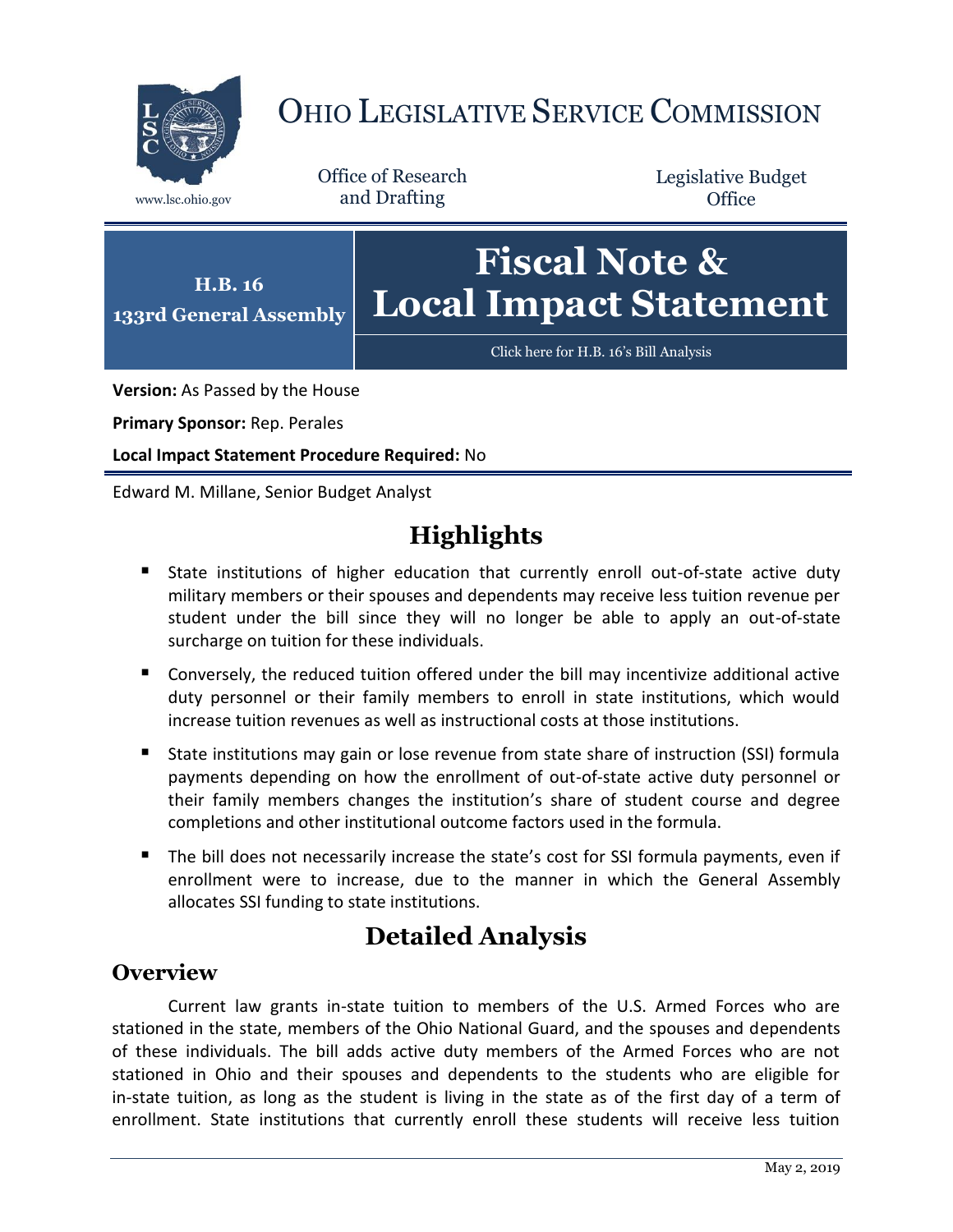revenue than under current law. Most nonresident students attend four-year university main campus locations. The annual tuition revenue loss per full-time student would average \$9,577 for those institutions, which is the difference between the average out-of-state and the average in-state tuition charged at four-year campuses. On the other hand, the reduced tuition offered under the bill may incentivize additional active duty personnel or their family members to enroll in Ohio institutions, which would increase tuition revenues as well as instructional costs. For each new full time student enrolled, the average annual tuition revenue gain per student would be \$9,801 for four-year main campus locations, which is the average in-state tuition amount. In addition, state institutions may gain or lose revenue from state share of instruction (SSI) formula payments. The following provides additional details.

### **Tuition revenues**

State institutions generally can charge a higher tuition rate to out-of-state students than they can for in-state students. Under the bill, state institutions will receive less tuition revenue for active duty personnel and family members that would have otherwise attended the institution at out-of-state tuition rates because the active duty member is not stationed in Ohio. The cost of this provision is uncertain, as enrollment data reported by state institutions to the Ohio Department of Higher Education (DHE) does not identify the number of active duty personnel and family members attending the institutions by residency status. However, as a point of reference, institutions classified 14.7% of students as nonresidents in the fall 2017 headcount reported to DHE. About 85% of these students attended four-year main campus locations. The table below shows that, in FY 2019, the average in-state tuition for full-time undergraduate students enrolled at the main campuses of the state's 13 public four year universities was \$9,801, while the average out-of-state undergraduate tuition charged to a student was \$19,378. The difference, \$9,577, represents the average amount of the annual revenue loss per student at those locations due to the bill. The difference was less for students that attend community and technical colleges. The annualized in-state rate at those institutions averaged \$4,539 while the out-of-state rate averaged \$8,625, for an average difference of \$4,086.

| Average Annualized Undergraduate Tuition by Residency and Status, FY 2019 |                                                             |                                                         |                   |
|---------------------------------------------------------------------------|-------------------------------------------------------------|---------------------------------------------------------|-------------------|
| <b>Sector</b>                                                             | <b>Average Out-of-State</b><br><b>Undergraduate Tuition</b> | <b>Average In-State</b><br><b>Undergraduate Tuition</b> | <b>Difference</b> |
| University main campuses                                                  | \$19,378                                                    | \$9,801                                                 | \$9,577           |
| University regional branches                                              | \$15,741                                                    | \$5,814                                                 | \$9,927           |
| Community colleges                                                        | \$8,625                                                     | \$4,539                                                 | \$4,086           |

On the other hand, offering in-state tuition to active duty personnel and family members, no matter where the active duty member is stationed, may provide an incentive for these individuals to attend Ohio institutions. That is, the bill may attract some students to Ohio institutions that otherwise would not have enrolled. For each new student, four-year state institutions would gain an annualized average of \$9,801 in tuition revenue while community